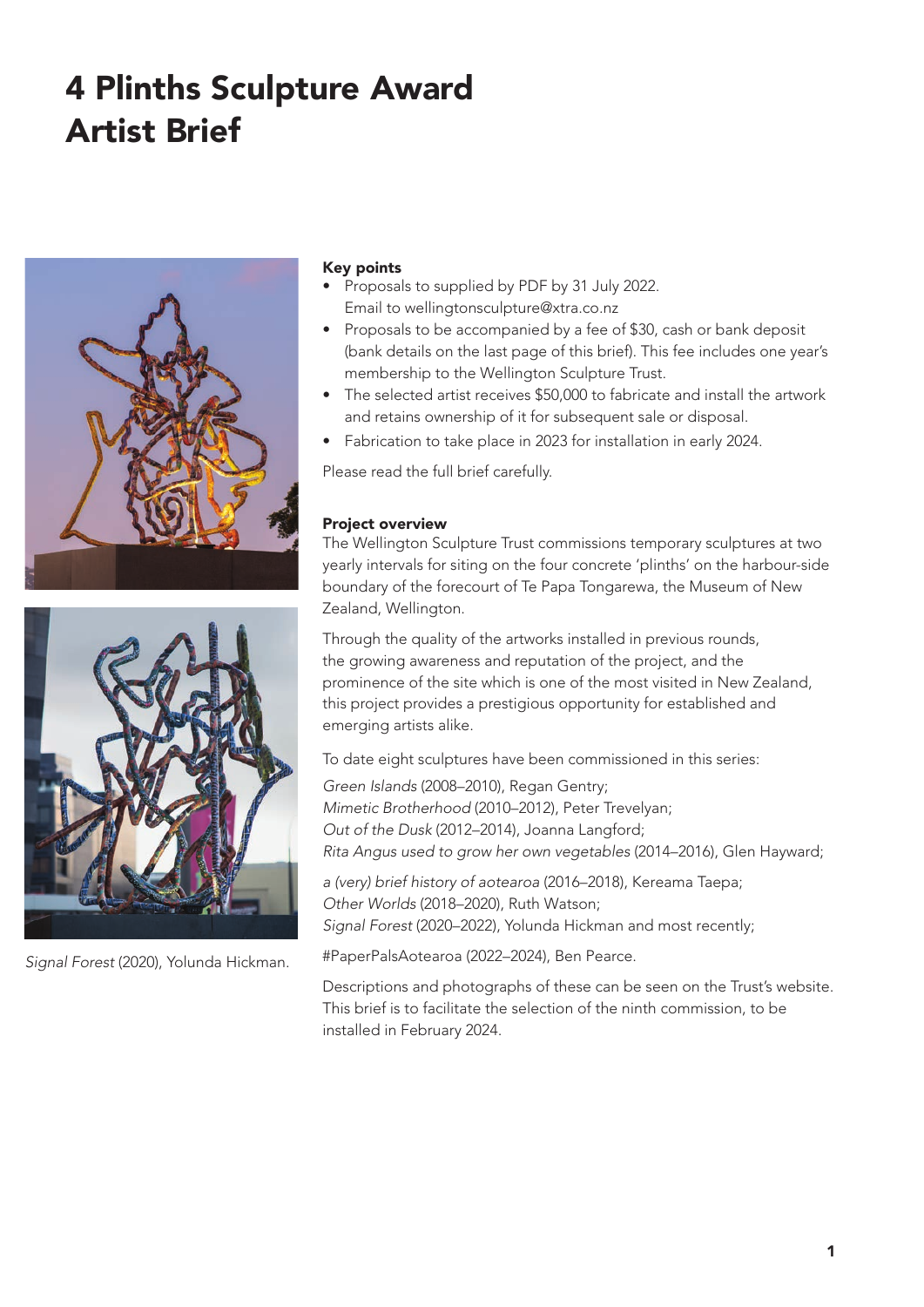



#PaperPalsAotearoa (2022), Ben Pearce.

## The award

The selected artist will receive a commission of \$50,000. This is to include all costs of fabrication, transport, installation, lighting, insurance, artist's fee and the cost of removing the work at the end of its time at the site, on an agreed date in January 2026 if not before.

The artwork will remain the property of the artist, who may be required to engage with maintenance issues if these arise while the sculpture is on site, and who may sell or dispose of the artwork after it is decommissioned as the artist chooses.

The selected artist will be required to sign a contract covering all aspects of the project jointly with the Wellington Sculpture Trust, which is commissioning the work, and the Wellington City Council, which is the owner of the four plinths and responsible for health and safety issues.

# Collin Post

The Collin Post 4 Plinths Project celebrates and commemorates the late Collin Post and his love of the arts, in particular sculpture. He was a stalwart of the Trust over many years, and always supported our projects, events and our artists. Collin sadly passed away in September 2019.

## General conditions

The work is to be installed for a period of a minimum of nine months and a maximum of two years. Installation will be prior to the launch of the 2026 New Zealand International Arts Festival.

The selection of the artwork will be made by the Wellington Sculpture Trust after advice from its Arts Advisory Panel. Other relevant parties such as Te Papa and the Wellington City Council will also be consulted.

Artists and artist-based collaborations are invited to submit outline design proposals. The requirements of this are specified below. A fee of \$30 is required to accompany each submission.

The selection process will then invite between one and three finalists to develop their proposal to a stage where all factors relating to artistic merit, suitability to the site, building consent requirements and health and safety factors can be taken into account and a final selection made. The Trust will pay a fee of \$2000 to each of the finalists to do this secondround submission.

Lighting is an important feature of the project. It ensures safety and visibility at night, and can be an extension of the sculpture, giving the artwork a striking appearance by night. The selected artist will need to consult with the Wellington City Council on the design, position and installation of lights if they have a lighting arrangement which does not use the existing light fittings – see below.

The Trust may choose to select two of the final submissions for installation and have the second installed for the period 2026–2028.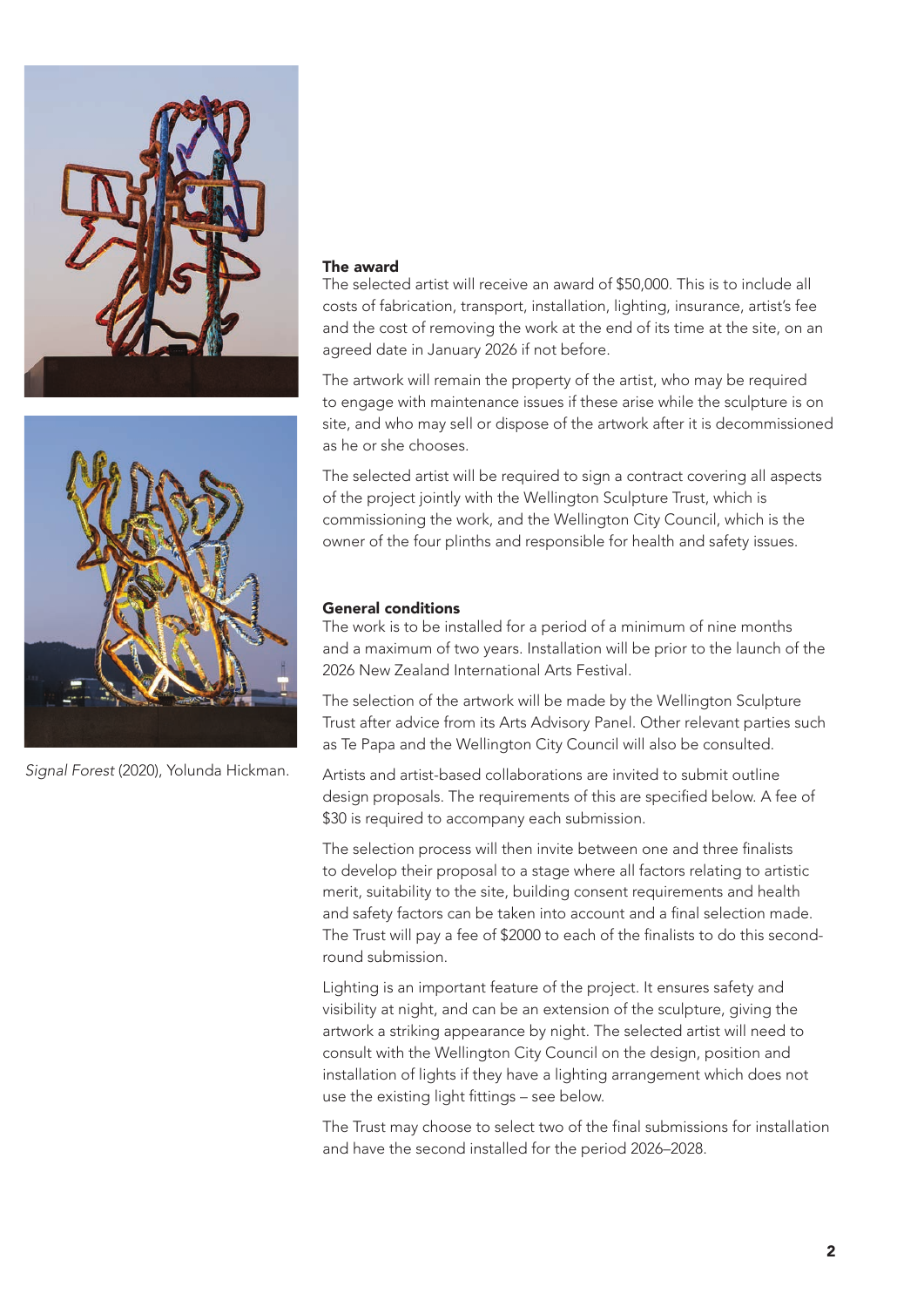

#### The site

The plinths are located as bollards approximately demarcating the boundary between the Te Papa forecourt and the Taranaki Wharf area of Wellington Waterfront.

Each plinth is a two metre cube, with a 10mm variation (shorter) for those closer to Te Papa. The space between them varies slightly around 4400mm–4450mm. The load bearing capacity of each is approximately five tonnes.

The plinths are made of solid reinforced concrete, clad with bluestone tiles around the four sides. Nothing may be attached to these sides in a manner which would mark the surface of the tiles. However tiles may be removed and the exposed surface bolted onto, as long as it is restored to its original state upon de-installation.

On top of each cube there is a concrete slab of two metres square with existing bolt fixing points. There are light fittings on top which can power two lights per plinth.

The space at the site available for the sculpture is an area that is on, above or around each plinth to a horizontal distance of up to two metres. If any material protrudes from the sides, consideration should be given to public safety and vandalism. While there is no height restriction for vertical attachments to the plinths, all such attachments will be subject to approval from Wellington City Council.

For reasons of access and visibility, the space between Circa Theatre and the westernmost plinth shall remain unobstructed. Some gaps between the remaining plinths may be closed, provided pedestrian access is not significantly impaired. Work may also span over or between plinths though, once again, pedestrian movement should not be compromised. Some sight lines should be maintained between the Te Papa forecourt and Wellington Waterfront.

Above: *Other Worlds* (2018), Ruth Watson Below: *Mimetic Brotherhood*

(2010), Peter Trevelyan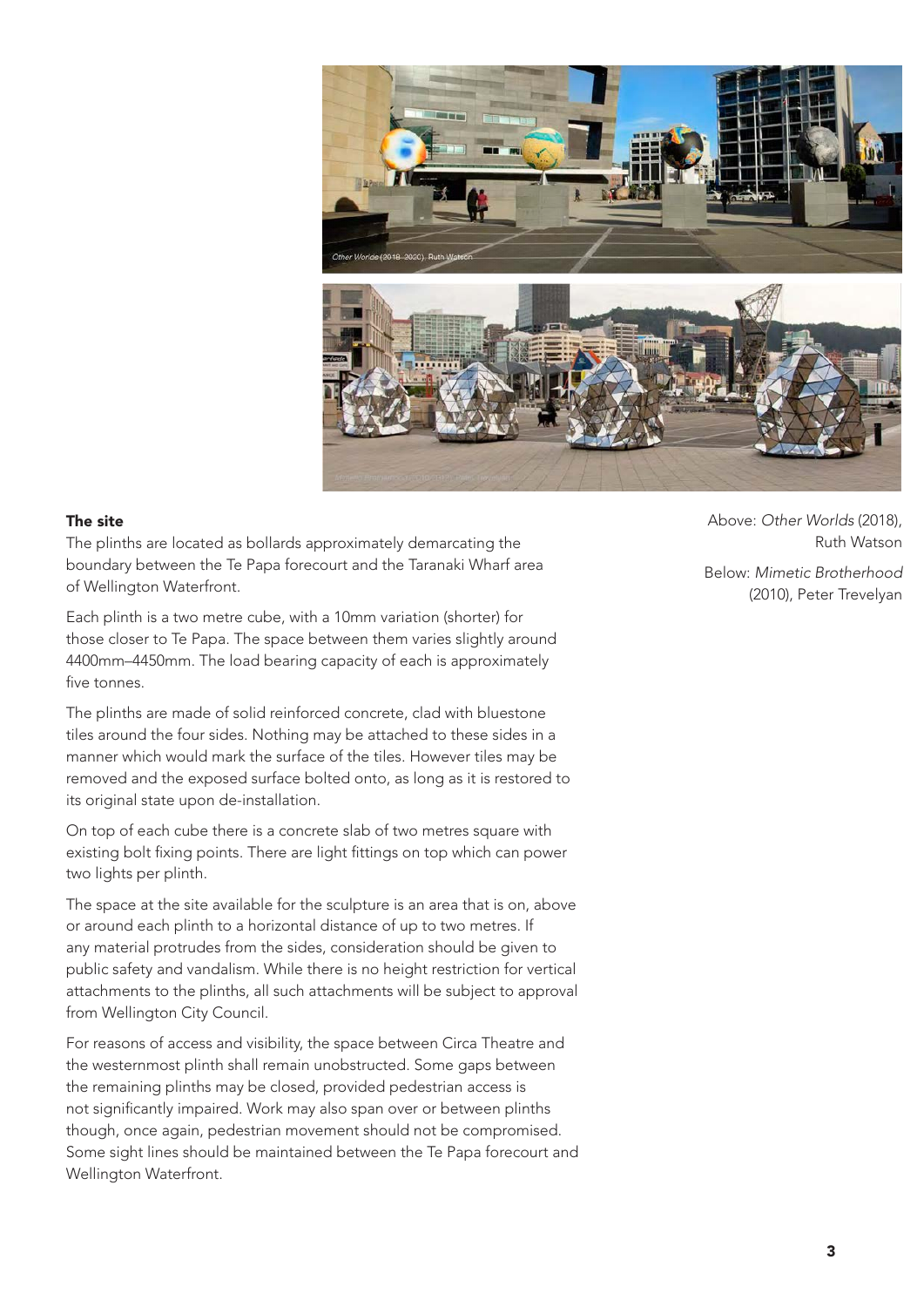

#### The audience

The plinths straddle a busy and public walking thoroughfare, and are some distance from a road, hence the primary audience for the sculpture is pedestrians. These will include commuters, sightseers, and persons visiting Te Papa and Circa Theatre. Te Papa itself attracts over 1.5 million visitors a year while the biennial International Arts Festival attracts more than 300,000 New Zealanders to the three-week event.

The site is also visible from a number of mid-range and long-range vantage points around the Waterfront, including from the City-to-Sea Bridge, and may also be viewed from vehicles on Cable Street.

#### Weather conditions

The 4 Plinths site is open to the elements and exposed to harsh light, extremes of weather conditions and bird droppings. Strong winds blow to gale force: on average there are wind gusts to over 60km/hr on 173 days per year. Wind speed does get considerably higher than this, with 100km/hr winds not uncommon.

Such winds bring with them a salt, dust and sand load from the nearby harbour and beach. Saline content is high in winds from the north and north-west which bring sea spray from the harbour. Wellington's average annual rainfall is 1.25m. Sunlight can be harsh, with sunlight levels of 30,000– 50,000 lux being typical on clear days.

#### Timeline

The deadline for first-round submissions is 31 July 2022, and all submitters shall be advised of the outcome by 30 August. The finalists will be asked to complete their detailed second-round submissions by 30 October, and the selected artist(s) will be advised by the end of November 2022. A contract commissioning the 2024–2026 artwork should be completed by January 2023. Installation of this work will occur in February 2024.

Above: *Rita Angus used to grow her own vegetables* (2014), Glen Hayward

Below: *Signal Forest* (2020), Yolunda Hickman